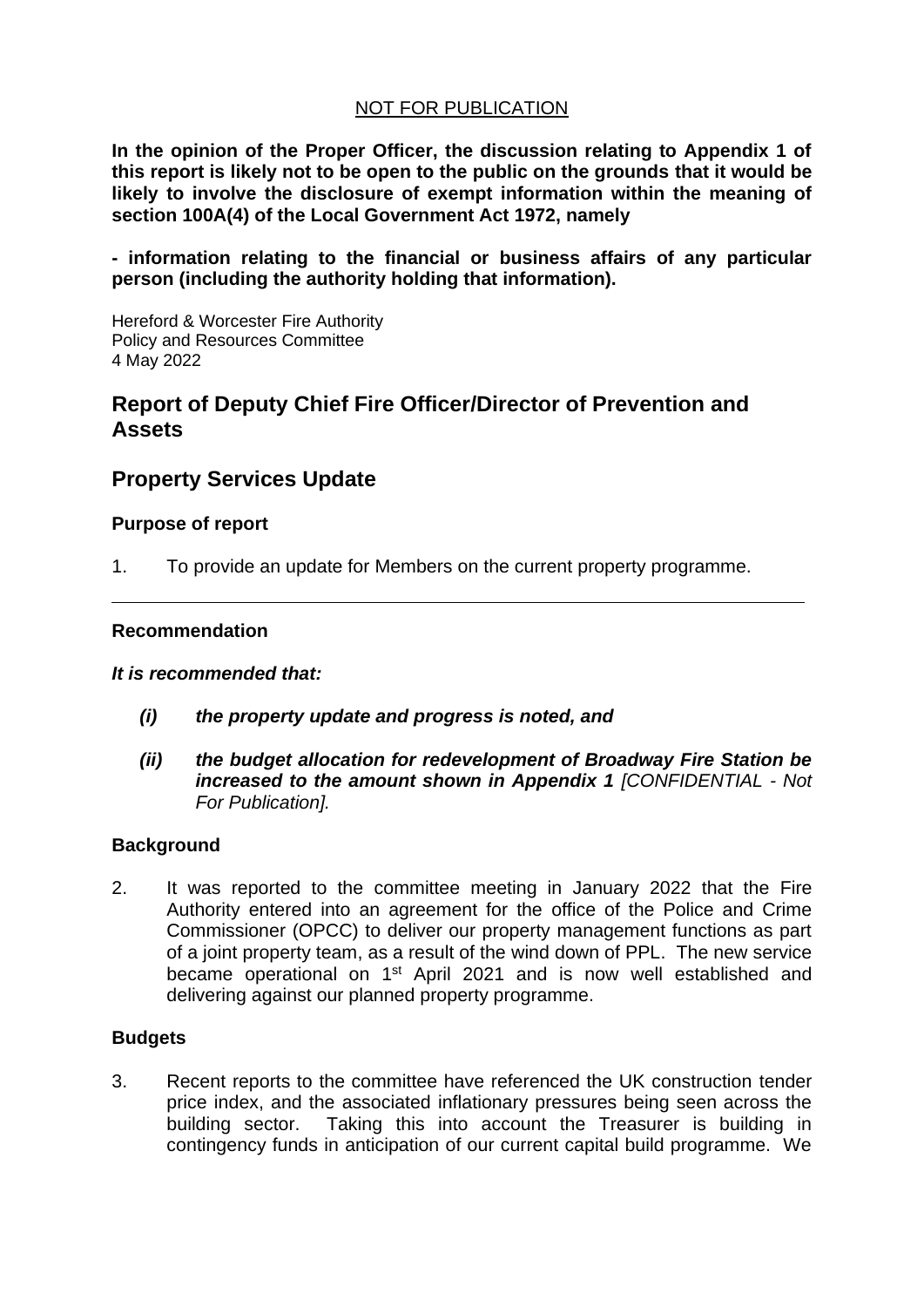will update Members as projects develop, notably Redditch and Hereford fire station builds.

## **Property Update**

- 4. **Broadway Fire Station**: Broadway is a single fire engine on-call station. It has been recognised for some time as being in a very poor state of repair and lacking the facilities necessary for a modern fire station. The existing site is constrained but, following several unsuccessful attempts to identify a suitable alternative location, the Fire Authority gave approval for the redevelopment of a new station on the existing site.
- **5.** A detailed planning application was submitted in May 2021, and planning approval has now been granted by the local authority. The project team advertised the approved plans and detailed designs via the Bluelight procurement portal. Evaluation of tenders and interviews with prospective contractors took place in January, and a preferred contractor has been selected.
- 6. The original budget allocation for this scheme was made in 2018. There has been no adjustment for inflation since then. The estimated cost of the current proposals is shown in Appendix 1 (**confidential - Members only**) leaving a shortfall compared to the existing allocation. The Treasurer advises the estimated shortfall can be financed, and has already been factored into existing budgets.
- 7. **Redditch Fire Station**: The replacement of Redditch Fire Station has been part of the Authority's approved capital programme for several years. In collaboration with West Mercia Police, the Service is developing plans to provide a joint Fire and Police facility, building upon the concept of the Bromsgrove joint Fire / Police station.
- 8. The property update to Members in January 2022 noted that a detailed planning application was submitted on the  $17<sup>th</sup>$  December 2021 to the local authority. It also confirmed that interviews were being completed with four potential contractors in January via a construction procurement framework. These were completed, and a contractor is currently working with the design team to develop the detailed designs and specifications, as we await a decision on the submitted application.
- 9. **Hereford Fire Station**: Following approval to progress the redevelopment of Hereford Fire Station at St Owen Street, a high-level feasibility options appraisal of the existing fire station site has been completed, along with a number of surveys of the site. The preferred option proposes a new four bay fire station with associated accommodation, improving access and egress from the site and enhancing car parking.
- 10. It was reported to the committee in January that completed feasibility drawings and surveys would form the basis of a tender pack to appoint architects who would develop the proposals. As reported, tenders were advertised in January, with evaluations and interviews being completed at the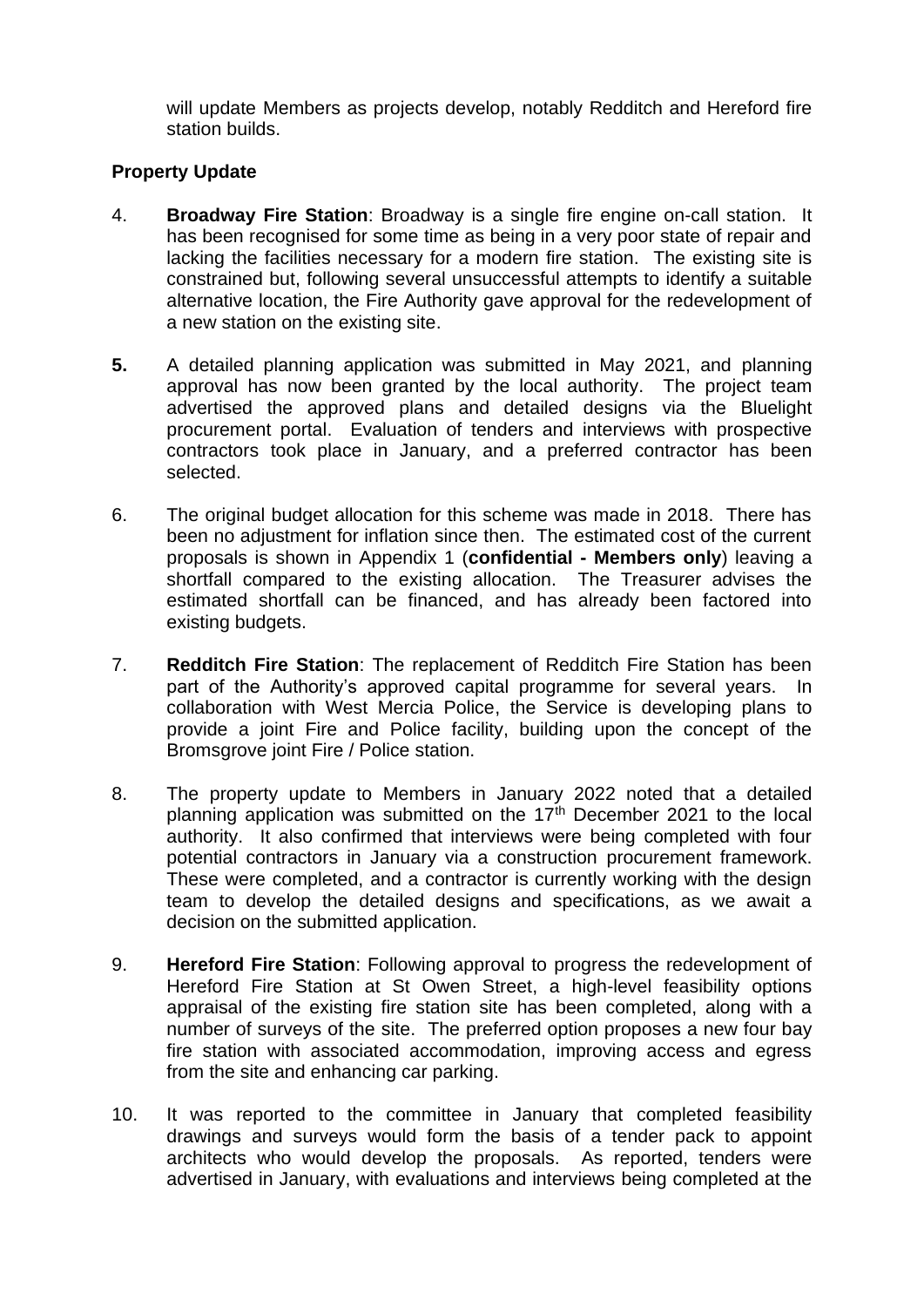end of March. Architects have now been selected, and have commenced the next design stage to enable a planning application to be submitted to the local authority within the next six months. Their work includes consultation with staff, and the appointment of specialist consultants where required.

- 11. **North Herefordshire Strategic Training Facility**: At the last committee it was reported that site surveys and feasibility drawings would form the basis of a tender pack to appoint architects to progress the scheme to completion. Tenders were released in February, and architects have now been selected to progress the project feasibility plans. Their work includes consultation with staff and the completion of additional surveys on-site to enable a full planning application submission within the next six months.
- 12. **Relocation of Training Centre to Wyre Forest Fire Station**: The architects who completed the Wyre Forest scheme have visited the existing Training Centre in Droitwich and met with the centre managers to commence initial scoping works, and formulate accommodation schedules for the proposed requirements of a new facility. This work will continue throughout the new year and we will update the committee on progress as options start to formulate.
- 13. **Planned and reactive property maintenance**: General maintenance and building works continue across the Service's estate. Notably, refurbishment of Tenbury Wells, Whitchurch and Fownhope fire stations has been completed. Other upgrades to Pershore, Ledbury and Leominster fire stations is on-going. The contract for routine repair and maintenance works has recently been retendered and has been awarded to CBRE, who are a major property services company.

### Site Disposals

### **Windsor Street, Bromsgrove**

- 14. This is the site of the former Bromsgrove Fire Station which has been vacant since the new joint Police / Fire Station was opened in 2014. The site is complex in that the building adjoins the former County Council library and the buildings overlap.
- 15. We reported previously a sale with Bromsgrove District Council was being negotiated, and can now confirm that a sale was completed on the 31<sup>st</sup> March 2022.

### **Former Bewdley Fire Station**

16. Contracts were exchanged in August 2020, subject to planning permission for a mixed retail and residential use. We can now report that the sale was completed February 2022.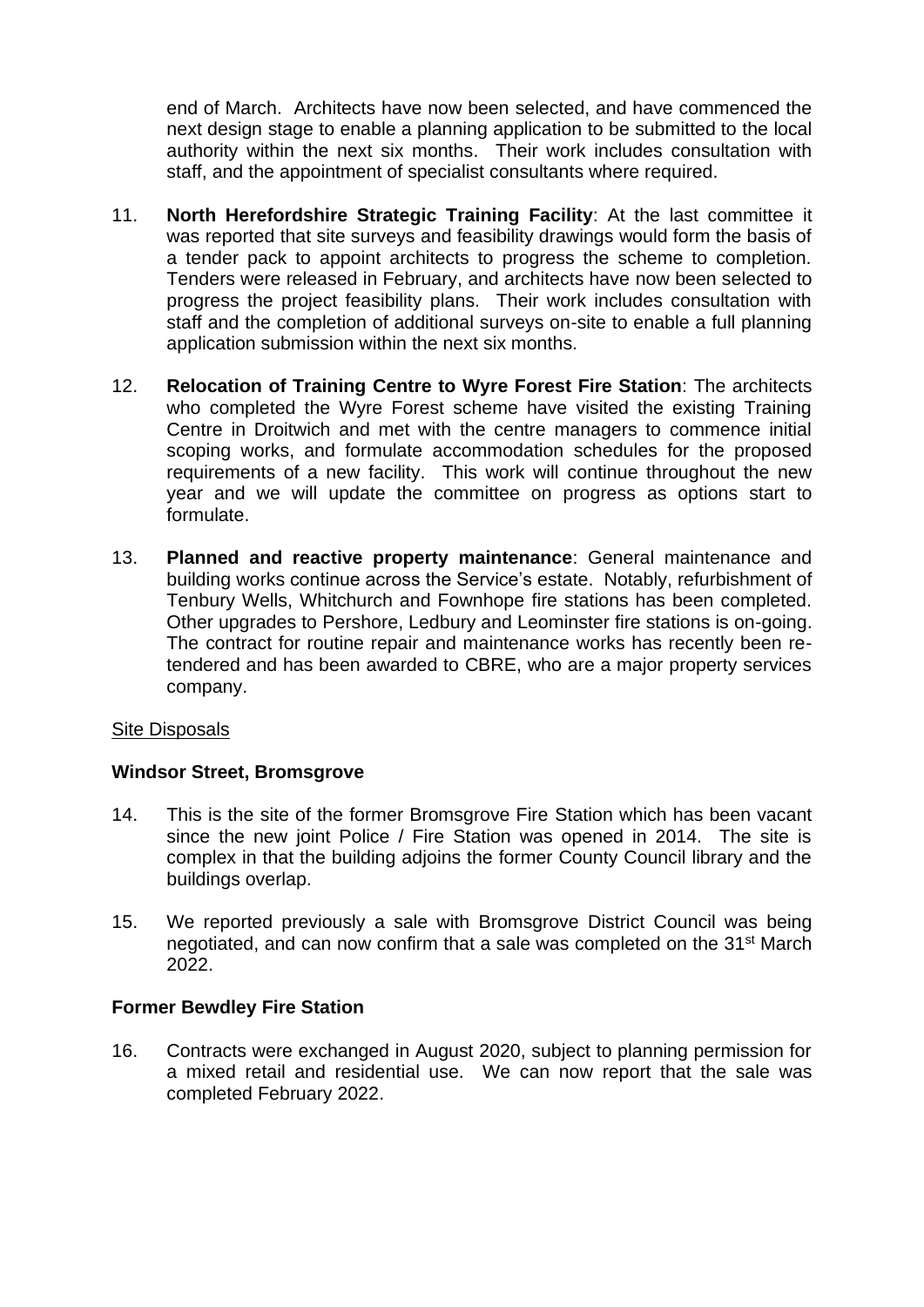## **Former Kidderminster Fire Station**

17. We previously reported that the Authority has accepted an unconditional cash offer for the site. Despite the purchaser's initial commitment to complete the transaction quickly, contracts have still not yet been exchanged. It now looks unlikely that sale will proceed in its current form and officers are taking further advice with regard to the possible remarketing of the site.

## **Former Stourport Fire Station**

18. The former fire station is adjacent to the County Buildings which are due to become vacant later this year. We previously reported that discussions with the County Council regarding the possibility of them purchasing the site were on-going. We can report that a sale was completed in March, and the site has now been handed over.

### **Conclusion/Summary**

- 19. The Fire Authority has entered into an agreement for the OPCC to deliver our property management functions as part of a joint property team. The new service became operational on 1st April 2021 and is now established and delivering against our property programme.
- 20. There are currently four new build schemes being planned / developed, including; Broadway Fire Station, Redditch Fire Station, Hereford Fire Station, and a Strategic Training Facility in north Herefordshire. Planned and reactive property maintenance continues across the Service's estate. Site disposal of the former fire station sites at Windsor Street Bromsgrove, Bewdley, and Stourport have been completed, and Kidderminster continues to be progressed.

### **Corporate Considerations**

| <b>Resource Implications (identify any</b><br>financial, legal, property or human<br>resources issues).                                                                       | None.                                                                      |
|-------------------------------------------------------------------------------------------------------------------------------------------------------------------------------|----------------------------------------------------------------------------|
| <b>Strategic Policy Links (identify how</b><br>proposals link in with current priorities<br>and policy framework and if they do<br>not, identify any potential implications). | Details underpin a number of key<br>property priorities for the Authority. |
| <b>Risk Management / Health &amp; Safety</b><br>(identify any risks, the proposed<br>control measures and risk evaluation<br>scores).                                         | None.                                                                      |
| <b>Consultation</b> (identify any public or<br>other consultation that has been                                                                                               | None.                                                                      |